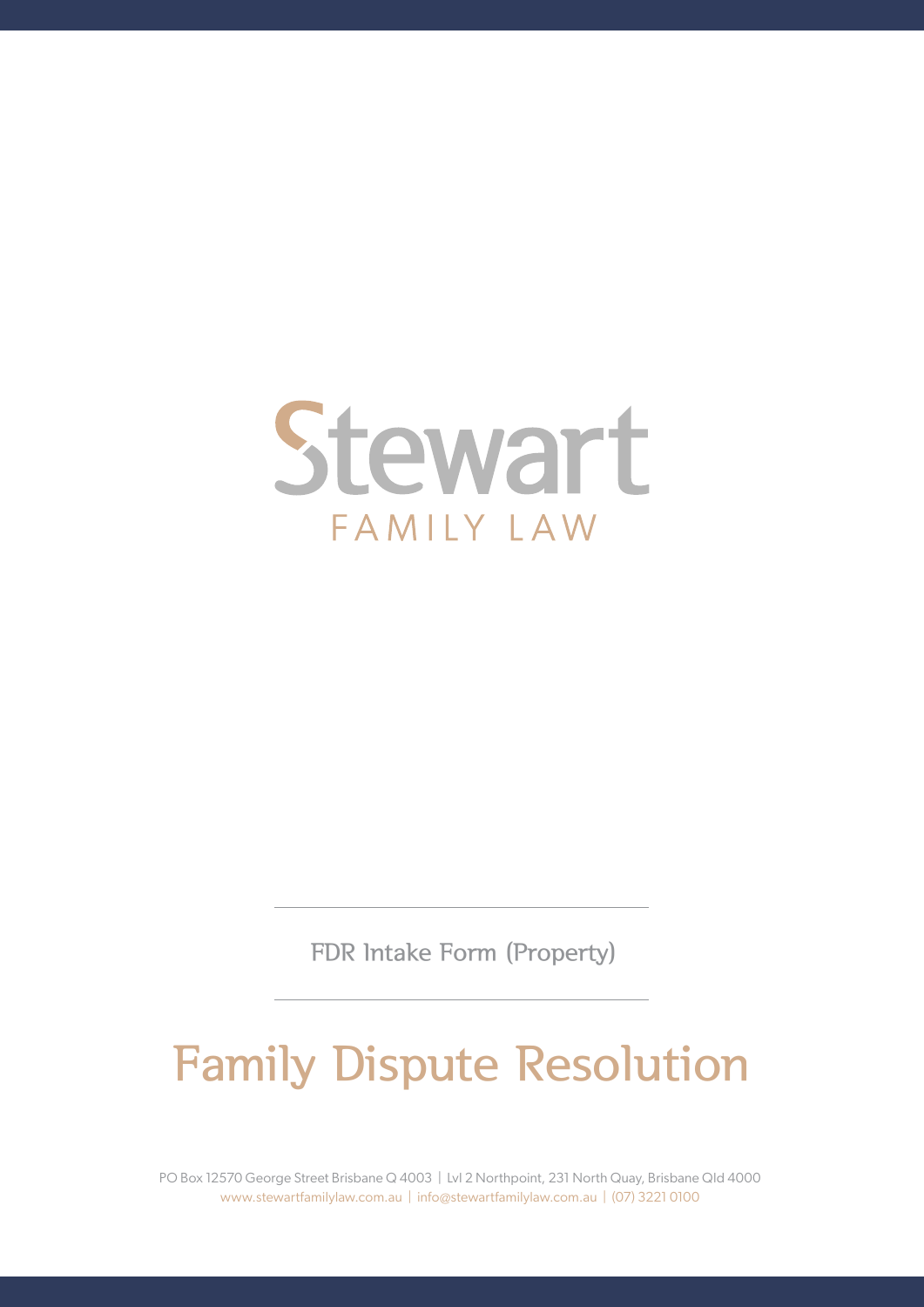# About this form

This form must be completed before Family Dispute Resolution occurs.

The form can be completed by the party or by a legal representative.

**Note**: All information may be disclosed to the other party during Family Dispute Resolution.

#### Your details

| <b>Name</b>           |  |
|-----------------------|--|
| <b>Date Of Birth</b>  |  |
| <b>Address</b>        |  |
| <b>Email Address</b>  |  |
| <b>Lawyer Details</b> |  |

#### Other party details

| <b>Name</b>           |  |  |
|-----------------------|--|--|
| <b>Date Of Birth</b>  |  |  |
| <b>Address</b>        |  |  |
| <b>Email Address</b>  |  |  |
| <b>Lawyer Details</b> |  |  |
|                       |  |  |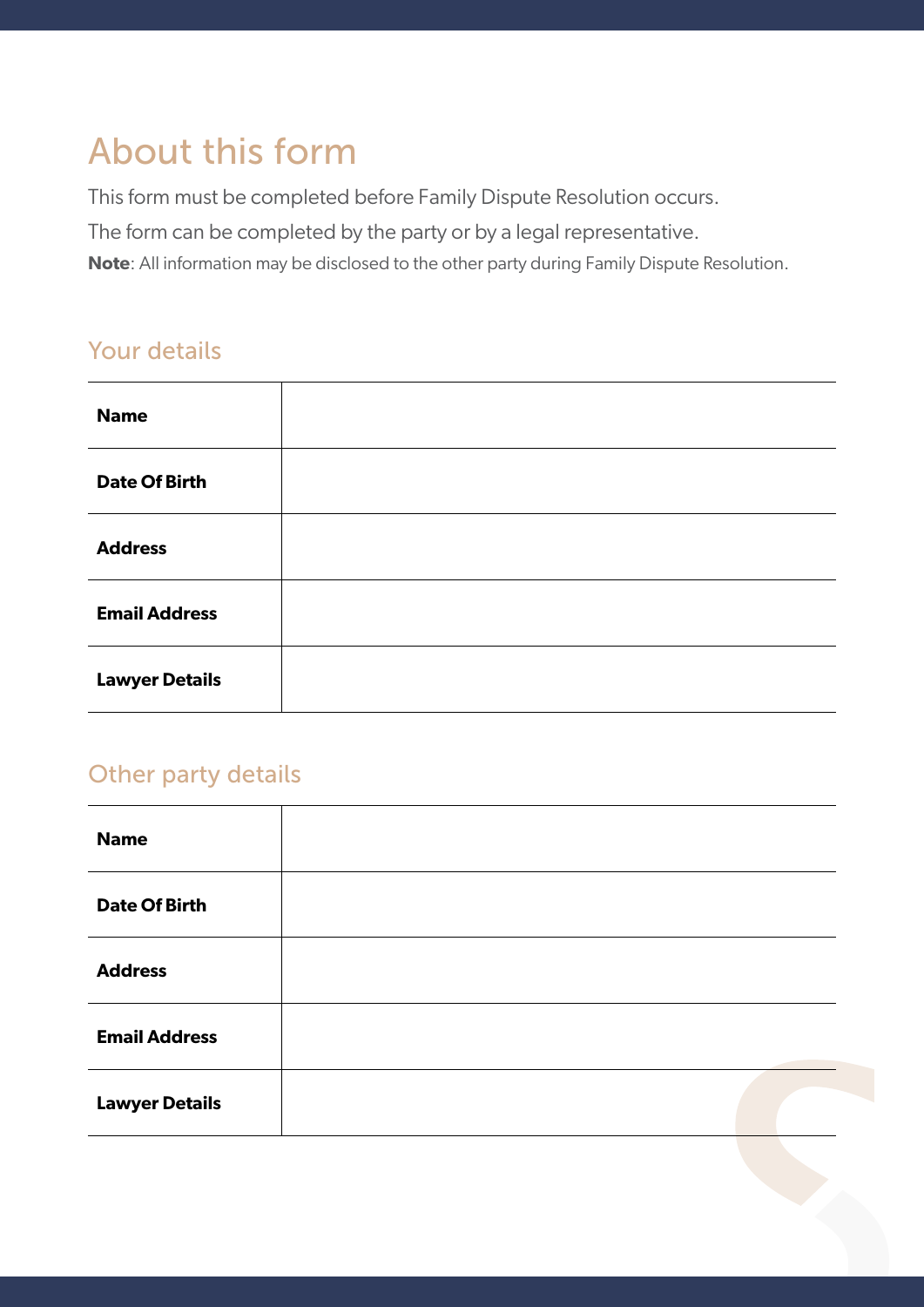# Assets

| Assets | Ownership | Value (Estimate) | You Retain | <b>They Retain</b> |
|--------|-----------|------------------|------------|--------------------|
|        |           |                  |            |                    |
|        |           |                  |            |                    |
|        |           |                  |            |                    |
|        |           |                  |            |                    |
|        |           |                  |            |                    |
|        |           |                  |            |                    |
|        |           |                  |            |                    |
|        |           |                  |            |                    |

# Liabilities

| <b>Liabilities</b> | Ownership | Value (Estimate) | You Retain | <b>They Retain</b> |
|--------------------|-----------|------------------|------------|--------------------|
|                    |           |                  |            |                    |
|                    |           |                  |            |                    |
|                    |           |                  |            |                    |
|                    |           |                  |            |                    |
|                    |           |                  |            |                    |
|                    |           |                  |            |                    |
|                    |           |                  |            |                    |
|                    |           |                  |            |                    |

# Superannuation

| Superannuation | Ownership | Value (Estimate) | You Retain | They Retain |
|----------------|-----------|------------------|------------|-------------|
|                |           |                  |            |             |
|                |           |                  |            |             |
|                |           |                  |            |             |
|                |           |                  |            |             |
|                |           |                  |            |             |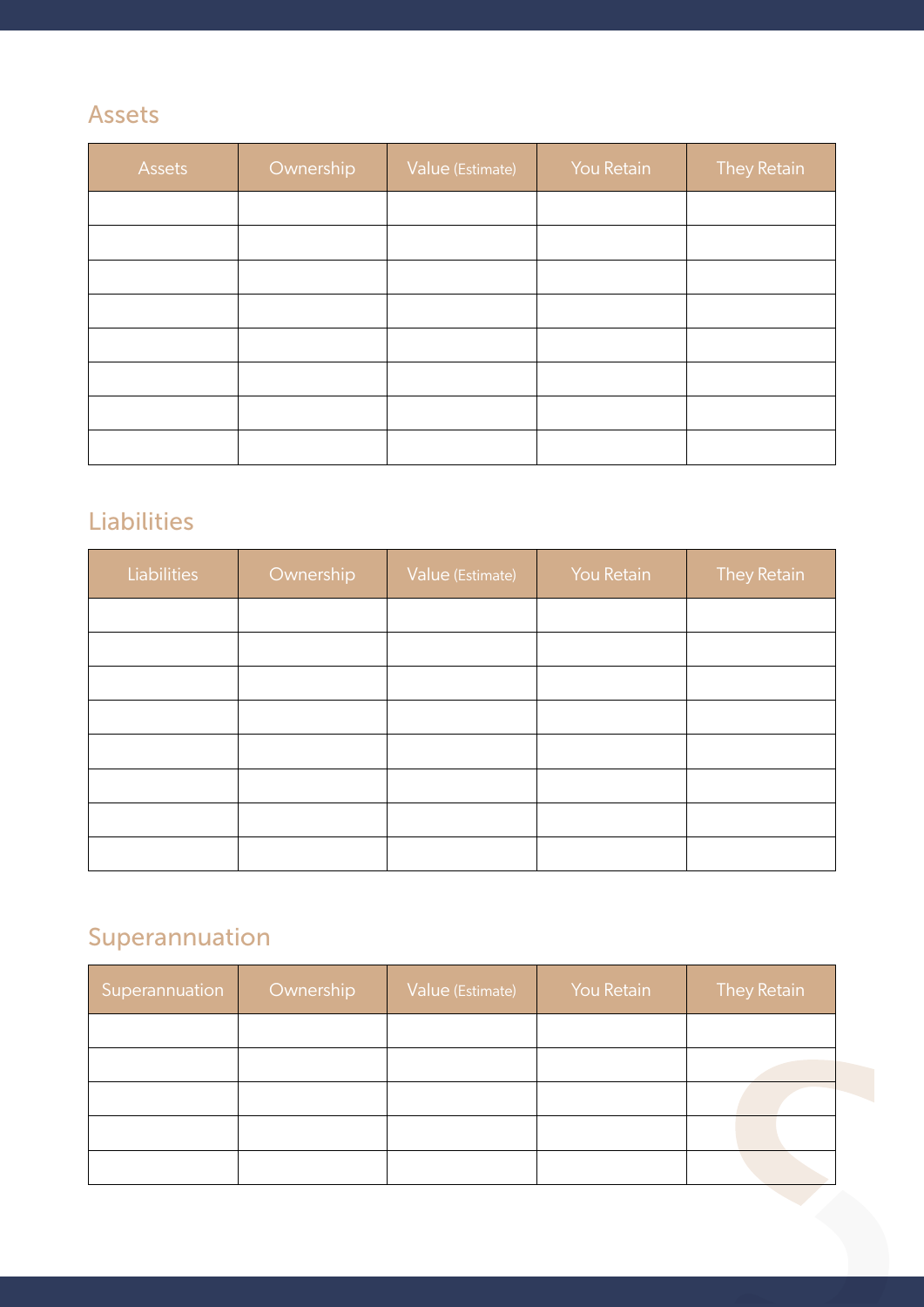# General information

| Start date of cohabitation | Date of marriage (if relevant) | Date of separation |
|----------------------------|--------------------------------|--------------------|
|                            |                                |                    |

# Children

| <b>Name</b> | D.O.B | <b>Gender</b> | School / Pre-School | <b>Special Needs</b> |
|-------------|-------|---------------|---------------------|----------------------|
|             |       |               |                     |                      |
|             |       |               |                     |                      |
|             |       |               |                     |                      |
|             |       |               |                     |                      |
|             |       |               |                     |                      |

# Please describe the children's current living arrangements